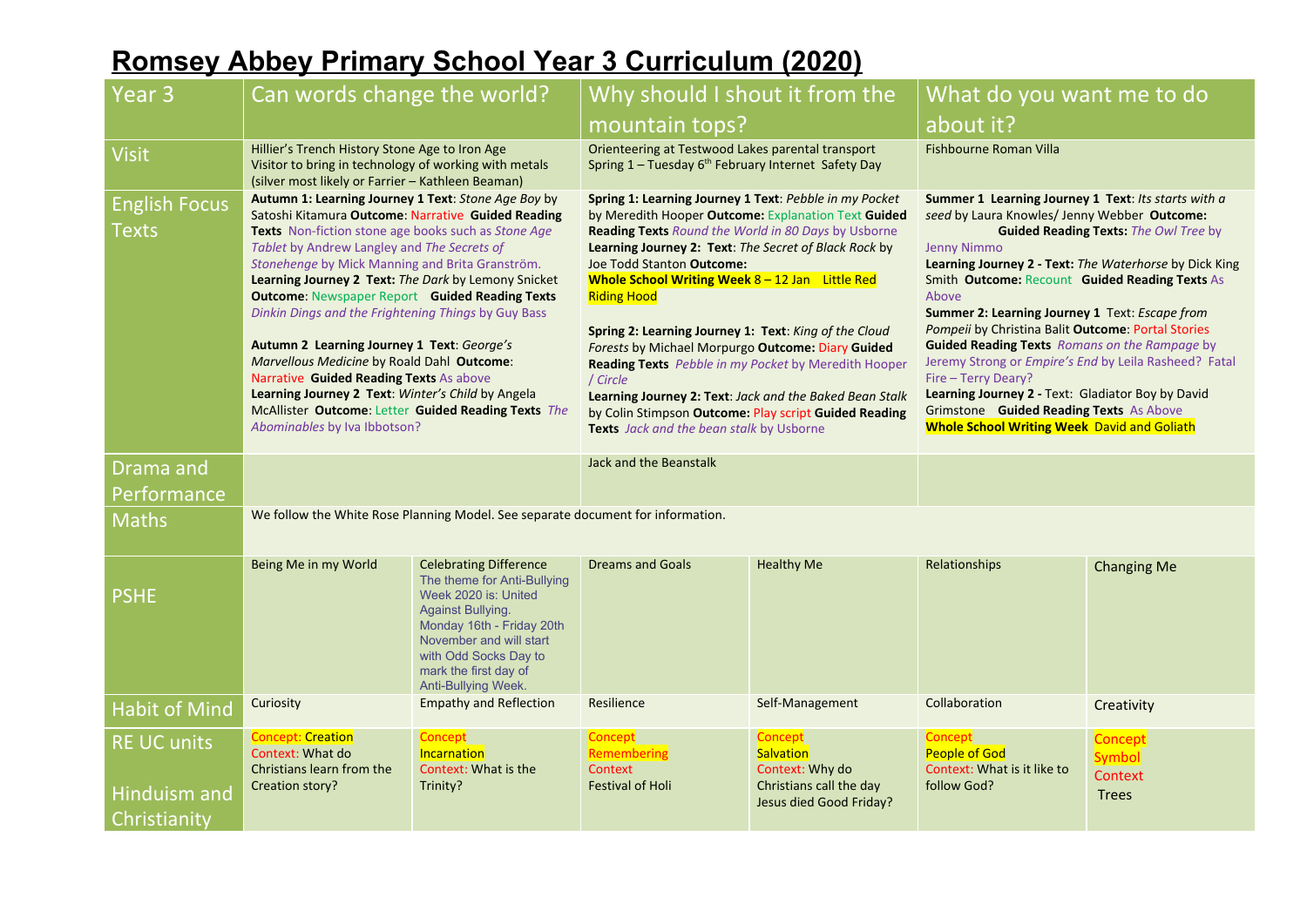| Assessment<br><b>Focus</b>                                                                                                                                        | <b>Explain and Evaluate</b><br>Evaluate what might be<br>important in the Creation<br>story for Christians living<br>today and for people who<br>are not Christians                                                                                                                                                                                                                                                                                                                                                                                                                                                                                                                                                                                                                                                                                                                                                                                                                                                                                                                                                                                                            | <b>Enquire</b><br>Offer suggestions about<br>what texts about baptism<br>and Trinity might mean                                                                       | <b>Evaluate and Explain</b><br>Evaluate the importance<br>of remembering by<br>describing how Hindus<br>value the celebrations and<br>devotions paid to Vishnu                                                                                                                                                                                                                                                                                                                                                                                                                                                                                                                                                                                                                                                                                                                                                                                                                                                                                  | <b>Evaluate and Apply</b><br>Explain links between the<br>Gospels and how<br>Christians today mark and<br>celebrate the Easter<br>events | <b>Explain and Apply</b><br>Make links between the<br>story of Noah and how we<br>live today (in school and<br>wider world)                                                                                                                                                                                                                                                                                                                      | <b>Contextualise</b><br>Explain how the symbol<br>of a tree is used in<br>Christianity |
|-------------------------------------------------------------------------------------------------------------------------------------------------------------------|--------------------------------------------------------------------------------------------------------------------------------------------------------------------------------------------------------------------------------------------------------------------------------------------------------------------------------------------------------------------------------------------------------------------------------------------------------------------------------------------------------------------------------------------------------------------------------------------------------------------------------------------------------------------------------------------------------------------------------------------------------------------------------------------------------------------------------------------------------------------------------------------------------------------------------------------------------------------------------------------------------------------------------------------------------------------------------------------------------------------------------------------------------------------------------|-----------------------------------------------------------------------------------------------------------------------------------------------------------------------|-------------------------------------------------------------------------------------------------------------------------------------------------------------------------------------------------------------------------------------------------------------------------------------------------------------------------------------------------------------------------------------------------------------------------------------------------------------------------------------------------------------------------------------------------------------------------------------------------------------------------------------------------------------------------------------------------------------------------------------------------------------------------------------------------------------------------------------------------------------------------------------------------------------------------------------------------------------------------------------------------------------------------------------------------|------------------------------------------------------------------------------------------------------------------------------------------|--------------------------------------------------------------------------------------------------------------------------------------------------------------------------------------------------------------------------------------------------------------------------------------------------------------------------------------------------------------------------------------------------------------------------------------------------|----------------------------------------------------------------------------------------|
| <b>Science</b><br>Longitudinal<br>Study<br><b>Science</b><br>Learning<br>Objectives<br><b>HIAS Key</b><br>Ideas in bold.<br>Check:<br>Safety in<br><b>Science</b> | Animals (How does removing the ivy affect the feeding relationships in the woodland?)<br>1. Identify all organisms in the woodland<br>2. What are the feeding relationships between the organisms?<br>3. Make predictions<br>4. Test ideas<br>5. Rope off the ivy area and control it<br>chain or web is affected it has a knock on effect to all the others.<br>organisms in a habitat are interdependent.<br><b>Science - Making electrical circuits work:</b> (6 sessions)<br>Chapter 1: Properties of solids, liquids and gases.<br>Materials can be divided into solids liquids and gases.<br><b>Solids</b> hold their shape unless forced to change. $\cdot$<br>Liquids flow easily but stay in their container because<br>of gravity. The more viscous a liquid the less runny it<br>is. $\cdot$ Gases move everywhere and are not held in<br>containers by gravity.<br>Chapter 2: Changing state. · Heating causes solids to<br>melt into liquids and liquids to evaporate to gases.<br>Cooling causes gases to condense to liquids and<br>liquids to freeze to solids.<br>Chapter 3: Melting, freezing, boiling and<br>condensation temperatures. Different substance |                                                                                                                                                                       | Idea 1: In any habitat there are food chains and webs where nutrients are passed from one organism to another when it is eaten. If the population of one organism in the<br>Idea 2: Environmental change (the seasons, human activity, climate change) affects different organisms differently and therefore different habitats differently because all<br>Science Solids, liquids and gases (8 sessions) -<br>Continue Light if not completed.<br>Chapter 1: Properties of solids, liquids and gases.<br>Materials can be divided into solids liquids and gases.<br>. Solids hold their shape unless forced to change. -<br>Liquids flow easily but stay in their container<br>because of gravity. The more viscous a liquid the<br>less runny it is. $\cdot$ Gases move everywhere and are<br>not held in containers by gravity.<br><b>Chapter 2: Changing state.</b><br>· Heating causes solids to melt into liquids and liquids<br>to evaporate to gases. - Cooling causes gases to<br>condense to liquids and liquids to freeze to solids. |                                                                                                                                          | <b>Complete Solids, Liquids and Gasses if not complete.</b><br>Science - How plants make their food<br>(7 sessions)<br>Chapter 1: Plants don't eat.<br>Plants don't eat and so have to make their own food to<br>provide them with energy and material to grow.<br>The model of how plants grow<br>Plants turn water from the ground and carbon<br>dioxide from the air into sugar, which is used for<br>energy and making new material to grow. |                                                                                        |
| (Staffroom<br><b>Science</b><br>resources) for<br>hazard cards for<br>risk<br>assessments.<br>Additional<br>Guidance on<br><b>Key Ideas</b>                       | change state at different temperatures but the<br>temperatures at which given substances change state<br>are always the same.<br>liquid to a solid. The temperature at which a<br>substance boils from a liquid to a gas is the same at<br>which it condenses from a gas to a liquid.<br>· Liquids evaporate slowly, even below their boiling<br>temperatures.<br>Light (6 sessions) Chapter 1: Light and sight: We can<br>only see things when there is light and the light had to<br>come from somewhere. All light originally comes from a<br>light source Chapter 2: What light does when it hits<br>materials: When light hits an object it can do a number<br>of things: $\cdot$                                                                                                                                                                                                                                                                                                                                                                                                                                                                                         | Chapter 4 What happens at the melting temperature?<br>· The temperature at which a substance melts from a<br>solid to a liquid is the same at which it freezes from a | condensation temperatures.<br>Different substance change state at different<br>temperatures but the temperatures at which given<br>substances change state are always the same.<br>$\cdot$ The temperature at which a substance melts from a<br>liquid to a solid. - The temperature at which a<br>substance boils from a liquid to a gas is the same at<br>which it condenses from a gas to a liquid. $\cdot \cdot$ Liquids<br>evaporate slowly, even below their boiling<br>temperatures.                                                                                                                                                                                                                                                                                                                                                                                                                                                                                                                                                     | Chapter 4 What happens at the melting temperature?<br>solid to a liquid is the same at which it freezes from a                           |                                                                                                                                                                                                                                                                                                                                                                                                                                                  |                                                                                        |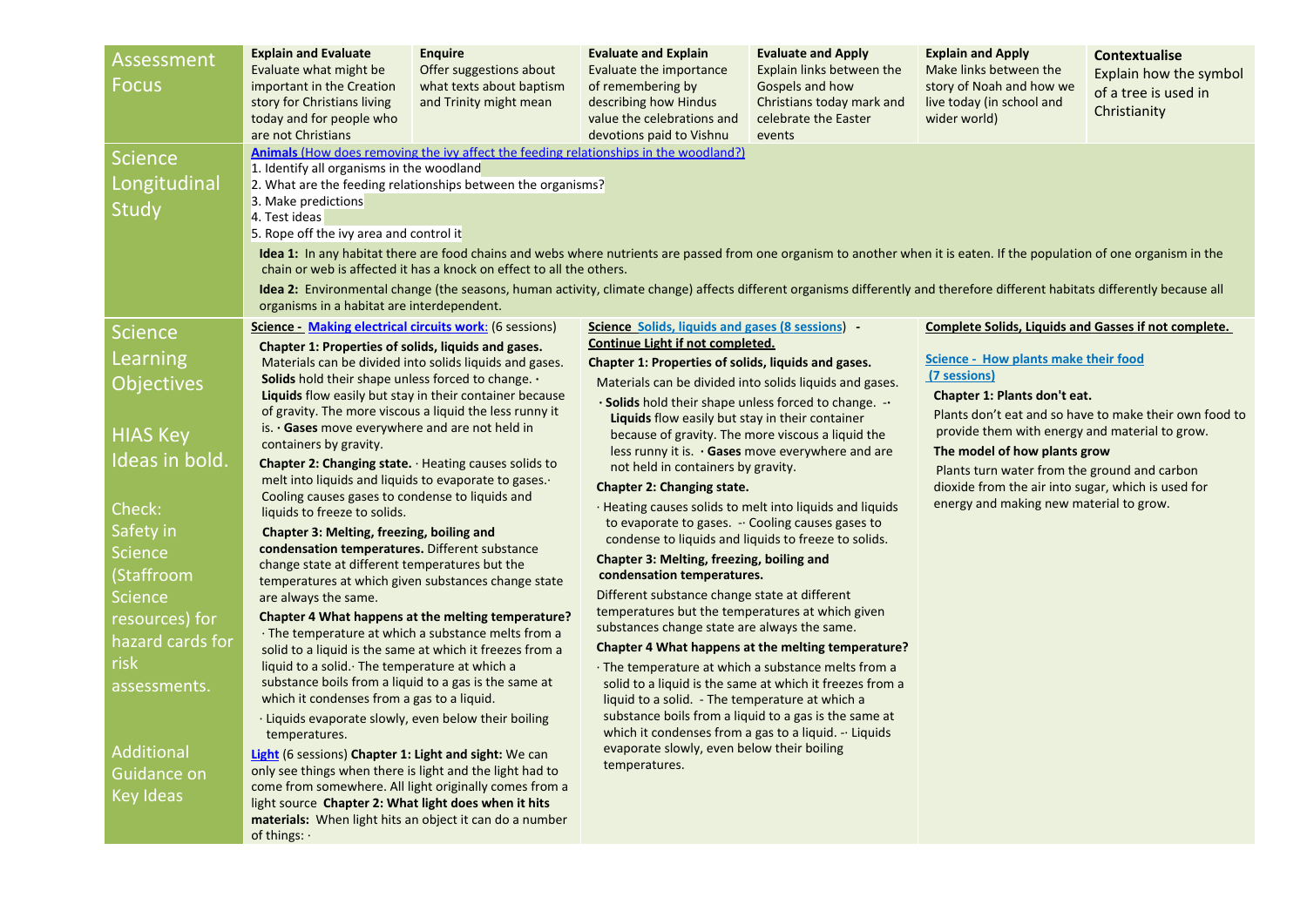| document in<br>/teachers      | If the object is transparent it will go through it and we<br>will be able to see through it. $\cdot$ If the object is opaque it<br>will block the light and no light will get through. If the<br>object is perfectly reflective light will bounce back off it<br>and we will see reflections of objects. If the material is<br>translucent it will allow light through but we won't be<br>able to see through it.                                                                                                |                                                                                                                                                                                                                                                                                                                                                                                                                                                                                                                                                                                                                                                                                                                                                                      |                                                                                                                                                                                                                                                                                                                                                                                                                                                                                                                                                                                                                                                                                                                                                                                                                                                                     |
|-------------------------------|------------------------------------------------------------------------------------------------------------------------------------------------------------------------------------------------------------------------------------------------------------------------------------------------------------------------------------------------------------------------------------------------------------------------------------------------------------------------------------------------------------------|----------------------------------------------------------------------------------------------------------------------------------------------------------------------------------------------------------------------------------------------------------------------------------------------------------------------------------------------------------------------------------------------------------------------------------------------------------------------------------------------------------------------------------------------------------------------------------------------------------------------------------------------------------------------------------------------------------------------------------------------------------------------|---------------------------------------------------------------------------------------------------------------------------------------------------------------------------------------------------------------------------------------------------------------------------------------------------------------------------------------------------------------------------------------------------------------------------------------------------------------------------------------------------------------------------------------------------------------------------------------------------------------------------------------------------------------------------------------------------------------------------------------------------------------------------------------------------------------------------------------------------------------------|
| <b>History</b>                | How did life change between the Neolithic, Bronze and<br>Iron Ages? (Hampshire services enquiry pack)                                                                                                                                                                                                                                                                                                                                                                                                            |                                                                                                                                                                                                                                                                                                                                                                                                                                                                                                                                                                                                                                                                                                                                                                      | The Roman Empire and its impact on Britain<br>(Hampshire Services enquiry pack)                                                                                                                                                                                                                                                                                                                                                                                                                                                                                                                                                                                                                                                                                                                                                                                     |
| Learning<br><b>Objectives</b> | I know about changes in Britain from the Stone Age to<br>the Iron Age.<br>I know about changes in Britain from the Stone Age to<br>the Iron Age.<br>Knowledge of the types of resources peoples from the<br>different ages could access.<br>Knowledge of the skills people in the different ages<br>developed to allow them to survive and thrive.<br>What the main technological and agricultural<br>developments were across the periods.<br>Knowledge of changing religious practices or burial<br>practices. |                                                                                                                                                                                                                                                                                                                                                                                                                                                                                                                                                                                                                                                                                                                                                                      | Briefly examine how Roman control expanded across<br>Europe.<br>Examine why the Romans decided to invade Britain,<br>first, unsuccessfully in 55/54 BCE and then successfully<br>in 43 CE.<br>Explore aspects of 'Romanisation' and its impact here.<br>Explore what changed and what aspects of life stayed<br>the same under the Romans and for a period after they<br>left (change and continuity).<br>Explore what happened in Britain as the Empire started<br>to collapse and the Roman legions left.<br>Explore what happened to the Empire after the Romans<br>left Britain.<br>Explore aspects of the long term impact of the Roman                                                                                                                                                                                                                        |
| Geography                     | Study how human Geography has changed over time                                                                                                                                                                                                                                                                                                                                                                                                                                                                  | <b>Mountains, Earthquakes and Volcanoes</b>                                                                                                                                                                                                                                                                                                                                                                                                                                                                                                                                                                                                                                                                                                                          | Empire and their significance.<br>Study how human Geography has changed over time                                                                                                                                                                                                                                                                                                                                                                                                                                                                                                                                                                                                                                                                                                                                                                                   |
|                               | (link to history topic)                                                                                                                                                                                                                                                                                                                                                                                                                                                                                          |                                                                                                                                                                                                                                                                                                                                                                                                                                                                                                                                                                                                                                                                                                                                                                      | (link to history topic)                                                                                                                                                                                                                                                                                                                                                                                                                                                                                                                                                                                                                                                                                                                                                                                                                                             |
| Learning<br><b>Objectives</b> | Ask, research and explain the following questions: Why<br>did the stone age civilization and the iron age settlers<br>choose to settle where they did? What were their<br>settlements like? How did they use the land and how<br>has land use changed today? How did they trade? How<br>is that different today?<br>Relate land use and trade to settlements.                                                                                                                                                    | Human and physical geography I can describe and<br>understand key aspects of: mountains/volcanoes and<br>earthquakes.<br>- Locate places in the world where volcanoes occur.<br>- Understand and be able to communicate in different<br>ways the cause of volcanoes and the process that occurs<br>before a volcano erupts.<br>- Draw diagrams, produce writing and use the correct<br>vocabulary for each stage of the process of volcanic<br>eruption.<br>- Ask and answer questions about the effects of<br>volcanoes.<br>- Discuss how volcanoes affect human life e.g.<br>settlements and spatial variation.<br><b>Locational knowledge</b><br>- I can identify the position and significance of latitude,<br>longitude, Equator, Northern Hemisphere, Southern | Locational knowledge<br>I can name and locate counties and cities of the United<br>Kingdom, geographical regions and their identifying<br>human and physical characteristics, key topographical<br>features (including hills, mountains and understand how<br>some of these aspects have changed over time.<br>Ask, research and explain the following questions: Why<br>did the Romans choose to settle where they did? What<br>were their settlements like? How did they use the land<br>and how has land use changed today? How did they<br>trade? How is that different today?<br>Relate land use and trade to settlements.<br>Human and physical geography<br>I can describe and understand key aspects of physical<br>geography, including: biomes and vegetation belts<br>Understand the term 'biome'.<br>Use knowledge of this term to make suggestions for |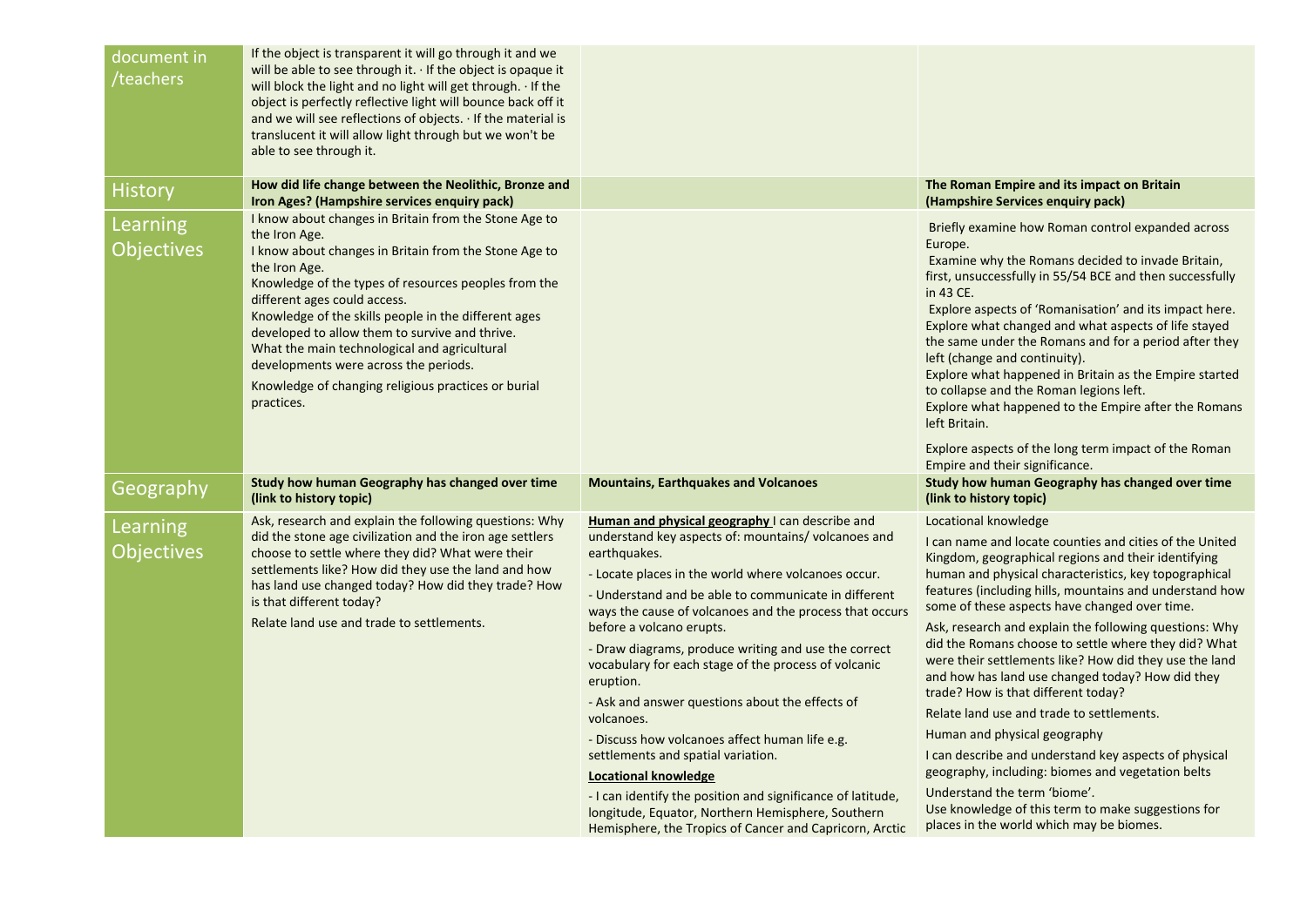|                               |                                                                                                                                                                                                                                                                                                                     | and Antarctic Circle, the Prime/Greenwich Meridian and<br>time zones (including day and night)                                                                                                                                                                                                                                                                                                                                                                                                                                                                                                                                                                                                                                                                                                                                                                                                                                                                                                                        |                                                                                                                                                                                                                                                                                                                       |
|-------------------------------|---------------------------------------------------------------------------------------------------------------------------------------------------------------------------------------------------------------------------------------------------------------------------------------------------------------------|-----------------------------------------------------------------------------------------------------------------------------------------------------------------------------------------------------------------------------------------------------------------------------------------------------------------------------------------------------------------------------------------------------------------------------------------------------------------------------------------------------------------------------------------------------------------------------------------------------------------------------------------------------------------------------------------------------------------------------------------------------------------------------------------------------------------------------------------------------------------------------------------------------------------------------------------------------------------------------------------------------------------------|-----------------------------------------------------------------------------------------------------------------------------------------------------------------------------------------------------------------------------------------------------------------------------------------------------------------------|
|                               |                                                                                                                                                                                                                                                                                                                     | - Using maps, locate the Equator, the Tropics of Cancer<br>and Capricorn. Consider the countries and climates that<br>surround these lines and discuss the relationships<br>between these and the countries.<br>Critically study photographs – do they think these were<br>taken close to the Equator or further away.<br>- Use photographic evidence to raise questions about<br>the climate and living conditions there.<br>- Make assumptions based on images/ videos/ Google<br>Earth searches about life there and the animals which<br>may survive in those conditions.<br>- Make comparisons between this biome and others,<br>discussing with classmates the similarities as well as the<br>differences.<br>- Identify the different hemispheres on a map.<br>- Use the compass points N, NE, E, SE, S, SW, W, NW to<br>direct and locate using a compass.<br>- Locate and label different countries/continents in the<br>Northern and Southern hemisphere.<br>- Use maps to identify longitude and latitude. |                                                                                                                                                                                                                                                                                                                       |
| <b>Art and</b>                | Stone age cave drawings (use during hook to text                                                                                                                                                                                                                                                                    | Landscape inspired art                                                                                                                                                                                                                                                                                                                                                                                                                                                                                                                                                                                                                                                                                                                                                                                                                                                                                                                                                                                                | <b>Mosaics - comparison between romans and Candace</b>                                                                                                                                                                                                                                                                |
| Design                        | driver/topic)<br>Sculptural animals inspired by Roahl Dahl (Access to<br>art exemplar planning)                                                                                                                                                                                                                     | Abstract landscapes Antarctica art, Nerys<br>Levey, Debbie Hide<br><b>Mountain art, Robert Delaunay</b><br>Hokusai inspired mountains, linked to Picasso.                                                                                                                                                                                                                                                                                                                                                                                                                                                                                                                                                                                                                                                                                                                                                                                                                                                             | <b>Behouth, William morris</b><br>(art newsletter)<br>roman Gods/patterns- mono-printing and<br>relief/impressed printing. Create different elements<br>and collage to make a final piece.                                                                                                                            |
| Learning                      | <b>Drawing - experiment with potential of various pencils,</b>                                                                                                                                                                                                                                                      | <b>Drawing</b> – initial sketches as preparation for painting,                                                                                                                                                                                                                                                                                                                                                                                                                                                                                                                                                                                                                                                                                                                                                                                                                                                                                                                                                        | <b>Pattern</b> – design, symmetry, make patterns on a range                                                                                                                                                                                                                                                           |
| <b>Objectives</b>             | close observation, accurate drawings of people<br><b>Form</b> – shape, form, model and construct (malleable<br>and rigid materials), plan and develop, understanding of<br>different adhesives and methods of construction,<br>aesthetics                                                                           | draw both negative and positive shapes<br><b>Colour/ Painting - colour mixing, make colour wheels,</b><br>introduce different types of brushes, techniques - apply<br>colours using dotting, scratching, splashing.                                                                                                                                                                                                                                                                                                                                                                                                                                                                                                                                                                                                                                                                                                                                                                                                   | of surfaces<br><b>Printing</b> – relief and impressed printing, monoprinting,<br>colour mixing through overlapping colour prints.                                                                                                                                                                                     |
| Design and                    | Design an illuminated item to get rid of the dark.                                                                                                                                                                                                                                                                  |                                                                                                                                                                                                                                                                                                                                                                                                                                                                                                                                                                                                                                                                                                                                                                                                                                                                                                                                                                                                                       | Escape from Pompeii. Design and make a boat for                                                                                                                                                                                                                                                                       |
| Technology                    | Lemony Snicket Link. How will you ensure you<br>structure is secure?                                                                                                                                                                                                                                                |                                                                                                                                                                                                                                                                                                                                                                                                                                                                                                                                                                                                                                                                                                                                                                                                                                                                                                                                                                                                                       | Tranio and Livia to escape Pompeii in. Think carefully<br>about the materials you will use to ensure your boat is<br>fit for purpose.                                                                                                                                                                                 |
| Learning<br><b>Objectives</b> | <b>Generate:</b> Generate ideas and recognise that designs<br>have to meet a range of different needs.<br><b>Design:</b> Make realistic plans to achieve aims.<br>$\overline{\phantom{a}}$<br>Think ahead about the order of work; choose<br>appropriate tools, equipment, materials,<br>components and techniques. |                                                                                                                                                                                                                                                                                                                                                                                                                                                                                                                                                                                                                                                                                                                                                                                                                                                                                                                                                                                                                       | <b>Generate:</b> Generate ideas and recognise that designs<br>have to meet a range of different needs.<br><b>Design:</b> Make realistic plans to achieve aims.<br>Recognise quality depends on how something<br>is made and if it meets its intended use.<br>Make: Describe the qualities of materials and say why it |
|                               |                                                                                                                                                                                                                                                                                                                     |                                                                                                                                                                                                                                                                                                                                                                                                                                                                                                                                                                                                                                                                                                                                                                                                                                                                                                                                                                                                                       | will be the most suitable choice.                                                                                                                                                                                                                                                                                     |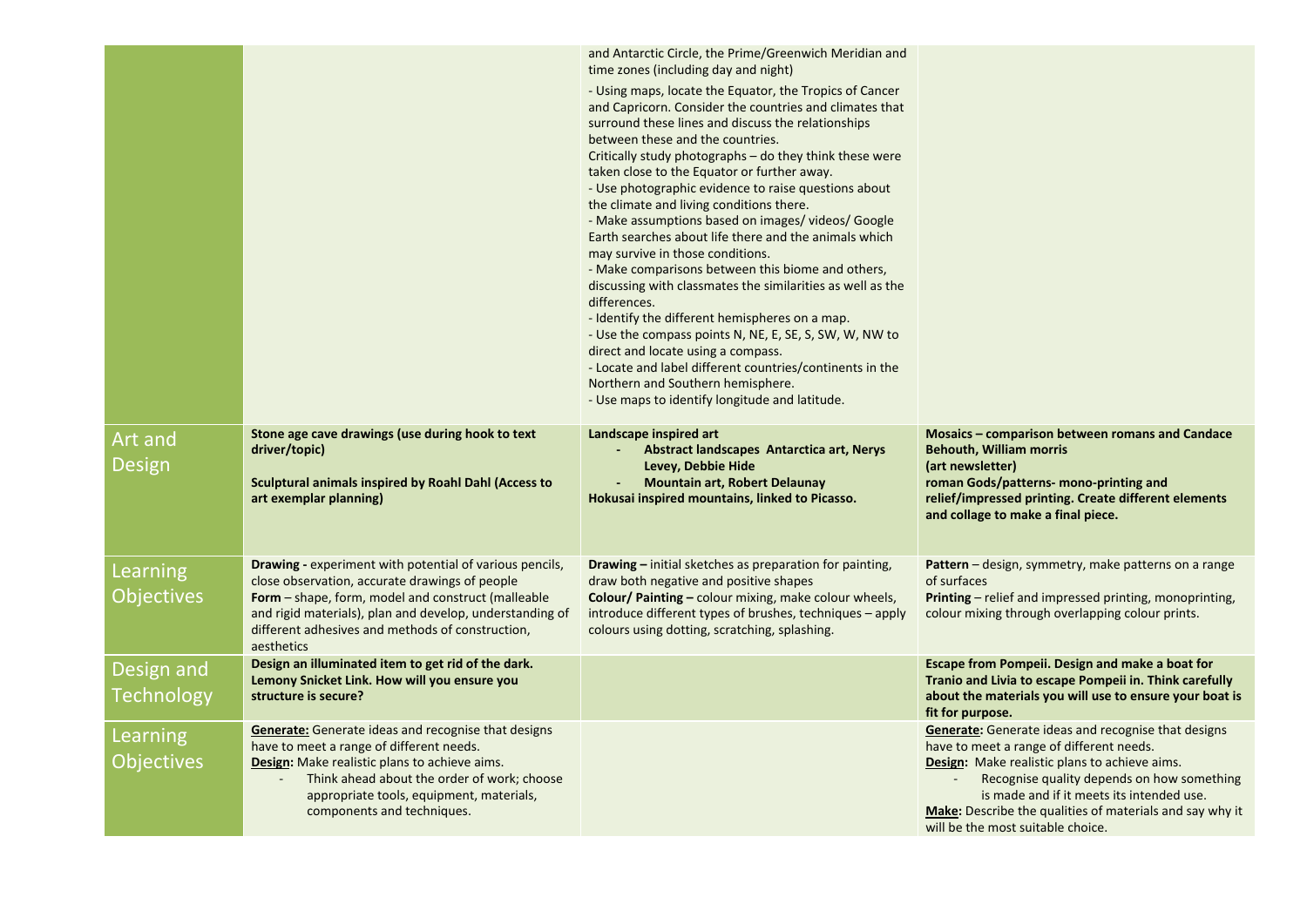|                               | Clarify ideas using labelled sketches and<br>models to communicate details of the design.<br><b>Make:</b> Make a product that uses both electrical and<br>mechanical components.<br>Apply mechanisms to create movement.<br>Use simple circuits to illuminate.<br>Combine a number of components well in my<br>product.<br>Apply texture or design to the product.<br>Ensure the product is finished well.<br>Shape the product carefully using appropriate<br>techniques and tools.<br><b>Evaluate:</b><br>Reflect on work in relation to intended use<br>and identify improvements needed.<br>Evaluate products and suggest improvements.<br><b>Technical Knowledge:</b><br>Apply their understanding of how to<br>strengthen, stiffen and reinforce more<br>complex structures.<br>Understand and use electrical systems in their<br>products (For example circuits incorporating<br>bulbs) |                                                                                                                                                                                                                                                                                                                                                                                                                                                                                                                                                                                                                                                                                                                                                                                                                                                                                                                                                              | Carry out appropriate tests first.<br>Come up with solutions to problems as they<br>happen.<br>Select the most appropriate tools and<br>techniques to make the product.<br>Join materials to make products using both<br>permanent and temporary fixings.<br>Combine materials to add strength and visual<br>appeal.<br>Evaluate:<br>Reflect on work in relation to intended use<br>and identify improvements needed.<br>Evaluate products and suggest improvements.<br><b>Technical Knowledge:</b><br>Apply their understanding of how to<br>strengthen, stiffen and reinforce more<br>complex structures.<br>Understand and use mechanical systems in<br>their products (for example, gears, pulleys,<br>cams levers and linkages) |
|-------------------------------|------------------------------------------------------------------------------------------------------------------------------------------------------------------------------------------------------------------------------------------------------------------------------------------------------------------------------------------------------------------------------------------------------------------------------------------------------------------------------------------------------------------------------------------------------------------------------------------------------------------------------------------------------------------------------------------------------------------------------------------------------------------------------------------------------------------------------------------------------------------------------------------------|--------------------------------------------------------------------------------------------------------------------------------------------------------------------------------------------------------------------------------------------------------------------------------------------------------------------------------------------------------------------------------------------------------------------------------------------------------------------------------------------------------------------------------------------------------------------------------------------------------------------------------------------------------------------------------------------------------------------------------------------------------------------------------------------------------------------------------------------------------------------------------------------------------------------------------------------------------------|--------------------------------------------------------------------------------------------------------------------------------------------------------------------------------------------------------------------------------------------------------------------------------------------------------------------------------------------------------------------------------------------------------------------------------------------------------------------------------------------------------------------------------------------------------------------------------------------------------------------------------------------------------------------------------------------------------------------------------------|
| <b>Music</b>                  | <b>Aural and Rhythm games: Harvest</b><br><b>Christmas Carol Service: Singing</b><br>Learn unison whole class Harvest recorder piece to<br>perform at the Harvest festival service $- B, A, G -$ using<br>crotchets, minims, and semibreves<br>Looking at the earliest forms of instruments played by<br>humans and the materials available for those<br>instruments<br>Class percussion composition inspired by the stone age<br>- improvisation - layering of sounds - structure<br>Listen to Saint Saen's Fossils from Carnival of the<br>Animals and learn about Saint Saen<br><b>Christmas Songs</b><br><b>Choral Poetry</b><br><b>Performance Opportunity</b><br>Harvest<br><b>Christmas Carol Service</b>                                                                                                                                                                               | <b>Aural and Rhythm Games</b><br><b>Jack and the beanstalk Musical Production</b><br>Jack and the beanstalk evening performance to families<br>and friends. Learn the 8 songs for the musical and put<br>the drama together.<br><b>Aural and Rhythm Games</b><br>Composing a 'Mountain Music' percussion piece using a<br>graphic score<br>Singing $-$ The Mountain Song $-$ relate to crotchests,<br>minims, quavers, and semibreves<br>Volcano Rock – use of dynamics and characterisation<br>when singing<br>Writing Music - Musical Maths - crotchests, minims,<br>dotted minims and semibreves, treble clef, bass clef -<br>writing simple rhythms in 4 time<br>Listen to In the Hall of the Mountain King by Grieg – look<br>at the orchestra and how Grieg uses the different<br>instruments, tempi, dynamics and articulation to<br>illustrate the story. Understand about Grieg's life in<br>Norway<br>Create a class dance to illustrate the music | Looking at Roman Musical Instruments and thinking<br>about the instruments that we have today that are<br>similar                                                                                                                                                                                                                                                                                                                                                                                                                                                                                                                                                                                                                    |
| Learning<br><b>Objectives</b> | Play and perform in a both a recorder ensemble and singing for<br>Harvest and Christmas - playing with increasing accuracy,<br>fluency, control and expression.<br>Understand articulation - playing staccato and legato.                                                                                                                                                                                                                                                                                                                                                                                                                                                                                                                                                                                                                                                                      | Play and perform in solo and ensemble context, using voices<br>and instruments musically, with increasing accuracy, fluency,<br>control and expression.                                                                                                                                                                                                                                                                                                                                                                                                                                                                                                                                                                                                                                                                                                                                                                                                      | Sing and perform the Mountain song and Volcano Rock<br>increasing accuracy, fluency, control and expression, being<br>aware of different levels of dynamics.<br><b>Compose</b> a short piece of music using a graphic score                                                                                                                                                                                                                                                                                                                                                                                                                                                                                                          |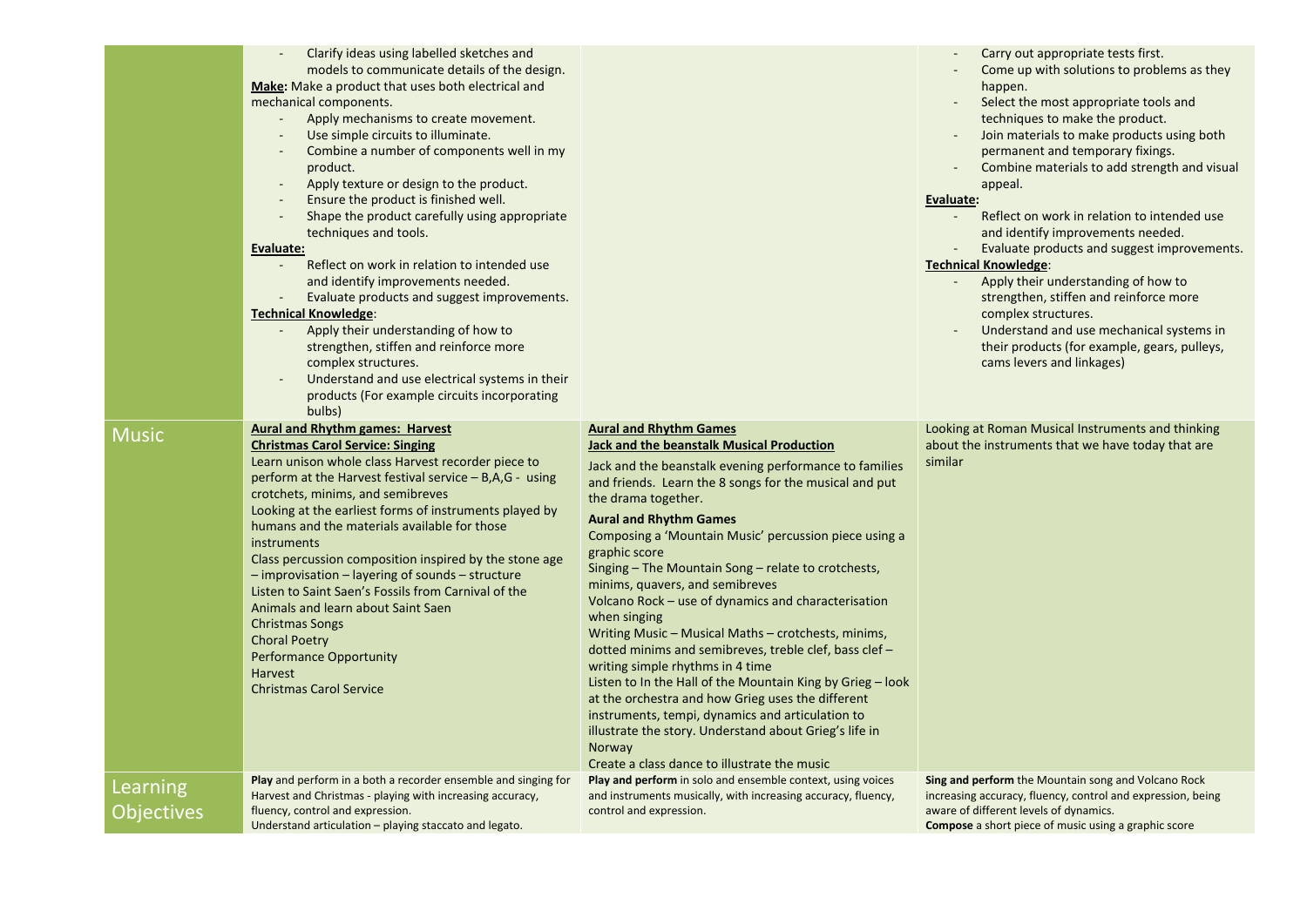|                               | Understand the difference between unison and singing in<br>harmony.<br>Use dynamics, use the correct musical terms when talking<br>about dynamics.<br>Read simple rhythmic patterns using, crotchets, minims,<br>quavers, dotted minims and semibreves.<br><b>Read</b> B, A, G, on the musical stave.<br>Play B, A, G, on the recorder.<br>Listen to simple musical patterns of 1, 2 and 3 different pitched<br>notes and aurally recall them on the recorder increasing aural<br>memory.<br>Listen with concentration and understanding to Saint-Saens'<br>Carnival of the Animals - Fossils and learn about a great<br>composer - Saint Saen<br>Developing an understanding of how early humans created<br>music<br>Improvise and compose a class piece of music based on the<br>stone age |                                                                                                                                                                                                                                                                                                                                                                                                              | Listen with attention to detail and recall sounds with<br>increasing aural memory                                                                                                                                                                                                                                                                                                                                                                                                        |                                                                                                                                                                                                                                                                                                                                                                                                              | Appreciate high quality music when watching and listening to<br>an orchestra performing Hall of the Mountain King and learn<br>about a great composer - Grieg<br>Using musical notation, treble clef and bass clef to do musical<br>maths and write musical rhythms in 4 time.<br>Developing an understanding of how instruments developed<br>throughout history<br>Listen with attention to detail and recall sounds with<br>increasing aural memory |                                                                                                                                                             |
|-------------------------------|----------------------------------------------------------------------------------------------------------------------------------------------------------------------------------------------------------------------------------------------------------------------------------------------------------------------------------------------------------------------------------------------------------------------------------------------------------------------------------------------------------------------------------------------------------------------------------------------------------------------------------------------------------------------------------------------------------------------------------------------------------------------------------------------|--------------------------------------------------------------------------------------------------------------------------------------------------------------------------------------------------------------------------------------------------------------------------------------------------------------------------------------------------------------------------------------------------------------|------------------------------------------------------------------------------------------------------------------------------------------------------------------------------------------------------------------------------------------------------------------------------------------------------------------------------------------------------------------------------------------------------------------------------------------------------------------------------------------|--------------------------------------------------------------------------------------------------------------------------------------------------------------------------------------------------------------------------------------------------------------------------------------------------------------------------------------------------------------------------------------------------------------|-------------------------------------------------------------------------------------------------------------------------------------------------------------------------------------------------------------------------------------------------------------------------------------------------------------------------------------------------------------------------------------------------------------------------------------------------------|-------------------------------------------------------------------------------------------------------------------------------------------------------------|
| Computing                     |                                                                                                                                                                                                                                                                                                                                                                                                                                                                                                                                                                                                                                                                                                                                                                                              | Information Technology -<br>Presentation - Could you<br><b>Survive the Stone Age?</b>                                                                                                                                                                                                                                                                                                                        | <b>Information Technology -</b><br>Using iPad art package to<br>draw Hokusai artwork.                                                                                                                                                                                                                                                                                                                                                                                                    | Digital Literacy - link to<br><b>Healthy Me - Jigsaw</b><br>Piece 4                                                                                                                                                                                                                                                                                                                                          | Digital Literacy - link to<br><b>Relationships - Jigsaw</b><br>Piece 3                                                                                                                                                                                                                                                                                                                                                                                | Computer Science -<br>Animate a plant<br>dissection in Scratch.                                                                                             |
| Learning<br><b>Objectives</b> |                                                                                                                                                                                                                                                                                                                                                                                                                                                                                                                                                                                                                                                                                                                                                                                              | Use search technologies<br>effectively<br><b>Collect information Design</b><br>and create content<br><b>Present information</b>                                                                                                                                                                                                                                                                              | Use a variety of software<br>to accomplish given goals                                                                                                                                                                                                                                                                                                                                                                                                                                   |                                                                                                                                                                                                                                                                                                                                                                                                              | Use technology<br>responsibly Identify a<br>range of ways to report<br>concerns about contact                                                                                                                                                                                                                                                                                                                                                         | Write programs that<br>accomplish specific goals<br>Use sequence in programs<br>Work with various forms<br>of input<br>Work with various forms<br>of output |
| <b>PE</b>                     | <b>Gymnastics</b><br><b>Athletics</b>                                                                                                                                                                                                                                                                                                                                                                                                                                                                                                                                                                                                                                                                                                                                                        | Dance (Christmas)<br><b>Athletics</b><br><b>Invasion games</b><br><b>Swimming</b>                                                                                                                                                                                                                                                                                                                            | <b>Gymnastics</b><br><b>Invasion games</b><br>Net/wall games                                                                                                                                                                                                                                                                                                                                                                                                                             | Dance (Easter)<br><b>Net/wall games</b><br>Strike/field games                                                                                                                                                                                                                                                                                                                                                | Net/wall games<br><b>Strike/field games</b><br><b>Invasion games</b><br><b>Athletics</b>                                                                                                                                                                                                                                                                                                                                                              | <b>Net/wall games</b><br><b>Strike/field games</b><br><b>Invasion games</b><br><b>Athletics</b>                                                             |
| Learning<br><b>Objectives</b> | Perform actions and<br>movement with control,<br>coordination and variety with<br>a clear start and finish.<br>Choose and plan sequences<br>of contrasting actions<br>Adapt sequences to suit<br>different types of apparatus<br>and group work; explain how<br>strength, suppleness, balance,<br>coordination affect<br>performance.<br>Identify different muscle<br>groups used in different<br>moves and actions; suggest<br>warm up activities.                                                                                                                                                                                                                                                                                                                                          | Improve freely, translating<br>ideas from a stimulus into<br>movement.<br>Create dance phrases that<br>communicate ideas; share<br>and create dance phrases<br>collaboratively, repeat,<br>remember and perform these<br>phrases in a dance; use<br>dynamic, rhythmic and<br>expressive qualities clearly<br>and with control.<br>Understand the importance<br>of activity to their health and<br>wellbeing. | As per Autumn 1 but<br>collaboratively.<br>Keep up a continuous game,<br>using a range of sending and<br>receiving skills and<br>techniques; use a small range<br>of basic racket skills.<br>Choose and use a range of<br>simple tactics for sending the<br>ball in different ways to make<br>it difficult for their opponent;<br>choose and use a range of<br>simple tactics for defending<br>their own court; adapt and<br>refine rules; create their own<br>net games; understand the | Improve freely, translating<br>ideas from a stimulus into<br>movement.<br>Create dance phrases that<br>communicate ideas; share<br>and create dance phrases<br>collaboratively, repeat,<br>remember and perform these<br>phrases in a dance; use<br>dynamic, rhythmic and<br>expressive qualities clearly<br>and with control.<br>Understand the importance<br>of activity to their health and<br>wellbeing. | As previous.<br>To use the transferable skills in all 4 areas.                                                                                                                                                                                                                                                                                                                                                                                        |                                                                                                                                                             |